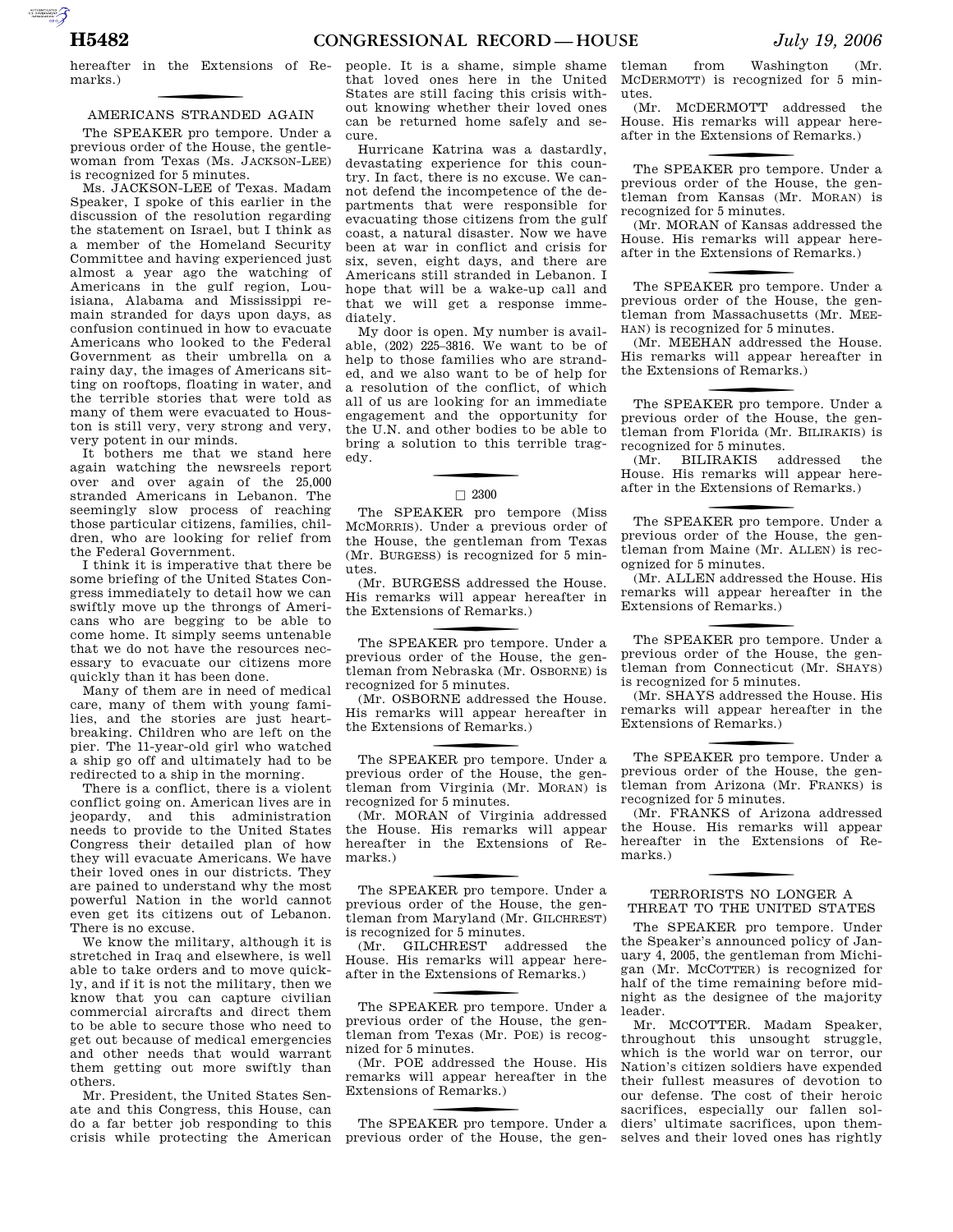been solemnly noted on the floor of this, the people's House.

The success of their heroic sacrifices in protecting our families and freedoms, however, has yet to be fully enunciated and honored, for as the men and women of the United States Armed Forces themselves, and their loved ones, have expressed to myself and my colleagues, their sacrifices have not been in vain.

Thus, tonight my colleagues and I will endeavor to emphasize but a portion of our noble military's and our Homeland Security personnel's victories in defending our lives and our liberties from our evil terrorist enemies.

To commence, I yield such time as he may consume to the gentleman from South Carolina (Mr. BARRETT).

Mr. BARRETT of South Carolina. Mohammed Atef aka Abu Hafs Al-Masri, no longer a threat to the United States.

Ahmed Homood Al-Khaldi, no longer a threat to the United States.

Mohammed Abdul Fattah Mohammed Kiram, no longer a threat to the United States.

Hanan Abdullah Raqib, no longer a threat to the United States.

Hassan bin Hamid Hazimi, no longer a threat to the United States.

Ali Kudhair Fahd Al-Khudhair, no longer a threat to the United States.

Ali Al-Khudair, no longer a threat to the United States.

Al-Iyadiyah Ahmed Mohammed Al-Sayyad, no longer a threat to the United States.

Hisham Mubarak Al-Hakami, no longer a threat to the United States. Hani Al-Sayegh, no longer a threat to the United States.

Abdul Monim Ali Mahfouz Al-Ghamdi, no longer a threat to the United States.

Zubayr al-Rimi, no longer a threat to the United States.

Khalid Jehani, no longer a threat to the United States.

Badr Al Sobeii, no longer a threat to the United States.

Ghaidah Ahmed Mohamed Souidah, no longer a threat to the United States.

Fayez bin Awad Juhaini, no longer a threat to the United States.

Abdul Wahab Adel Abdul Wahab Al Sheridah, no longer a threat to the United States.

Qasim al-Raimi aka Qasim al-Taizi, no longer a threat to the United States.

Ali Abd al-Rahman al-Faqasi al-Ghamdi, no longer a threat to the United States.

Abdullah Ibn Ibrahim Ibn Abdullah Al-Shabrami, no longer a threat to the United States.

Eid bin Dakhil Allah Juhaini, no longer a threat to the United States.

Khaled Ahmed Mohammed bin Sanan, no longer a threat to the United States.

Muhammad Atef, no longer a threat to the United States.

Narseal Batiste, no longer a threat to the United States.

Stanley Grant Phanor, no longer a threat to the United States.

Mohammed Ajmal Khan, no longer a threat to the United States.

Saif al-Adel, no longer a threat to the United States.

Major Khalid Hmood, no longer a threat to the United States.

Safwan al-Hasham, no longer a threat to the United States.

Saif Alwahid, no longer a threat to the United States.

Yasser al-Jaziri, no longer a threat to the United States.

Mohammd Salah, no longer a threat to the United States.

Sheikh Ibn al-Liby, no longer a threat to the United States.

Mohammed Omar Abdel Rahman, no longer a threat to the United States.

Aso Hawleri, no longer a threat to

the United States. Omar Hadid, no longer a threat to

the United States. Ali Wali aka Abbas bin Farnas bin Qafqa, no longer a threat to the United States.

Hassan Ibrahim Farhan, no longer a threat to the United States.

Abd al-Tahki al-Nissani, no longer a threat to the United States.

Abdullah al-Janabi, no longer a threat to the United States.

Umar Baziyani, no longer a threat to the United States.

Abu Waleed Saudi, no longer a threat to the United States.

Faraj Ahmad Najmuddin aka Mullah Krekar, no longer a threat to the United States.

Muhammed Hila Hammed al-Ubaydi aka Abu Ayman, no longer a threat to the United States.

Nayef Abbas al-Zubaydi aka Abu Moawiy, no longer a threat to the United States.

Abu Tallah, no longer a threat to the United States.

Shahab Ahmed, no longer a threat to the United States.

Abu Abdallah Suri, no longer a threat to the United States.

Mo'ayed Ahmed Yassin aka Abu Ahmed, no longer a threat to the United States.

Abu Mohammad Hamza, no longer a threat to the United States.

Abu Zubayr, no longer a threat to the United States.

Muhammad Khalid, no longer a threat to the United States.

#### $\Box$  2310

Ridha Baziyani aka Fadil al-Kurdi, no longer a threat to the United States.

Mr. MCCOTTER. Reclaiming my time, Madam Speaker, I wish to yield to the gentlewoman from Pennsylvania (Ms. HART).

Ms. HART. Madam Speaker, I thank the gentleman.

Omar Rahman, no longer a threat to the United States.

Syed Adnan Shah, no longer a threat to the United States.

Amjad Hussain Farooqi, no longer a threat to the United States.

Osama Nazir, no longer a threat to the United States.

Yousaf bin Yousaf, no longer a threat to the United States.

Wahid Khan, no longer a threat to the United States.

Mohammed Omar Abdel Rahman, no longer a threat to the United States.

Shamshad Khan, no longer a threat to the United States.

Mohammed Shafique, no longer a threat to the United States.

Mohammad Hassan, no longer a threat to the United States.

Khalid Ansari, no longer a threat to the United States.

Mian Abdul Mannan Samejo, no longer a threat to the United States.

Mullah Abdul Jalal, no longer a threat to the United States.

Nek Mohammed, no longer a threat to the United States.

Mullah Dost Mohammad, no longer a threat to the United States.

Mullah Abdul Razaq, no longer a threat to the United States.

General Abdul Qadeer, no longer a

threat to the United States. Maulavi Abdul Razaq, no longer a

threat to the United States. Qari Ahmadulla, no longer a threat

to the United States. Mullah Fazel M. Mazloom, no longer

a threat to the United States.

Hazrat Ali, no longer a threat to the United States.

Mullah Angar, no longer a threat to the United States.

Sattar Sadozai, no longer a threat to the United States.

Mullah Badar, no longer a threat to the United States.

Mullah Abdul Salam Zaeef, no longer a threat to the United States.

Abdul Kabir, no longer a threat to the United States.

Maulavi S. Ahmed Shahid Khel, no longer a threat to the United States.

Reza Khan, no longer a threat to the United States.

Toor Mullah Naqibullah Khan, no longer a threat to the United States.

Abdul Razzak, no longer a threat to the United States.

Maulavi Qalamuddin, no longer a threat to the United States.

Hilmi Tugluoglu, no longer a threat to the United States.

Zahir Salaamah, no longer a threat to the United States.

Ziyad Dabdoob, no longer a threat to the United States.

Khalid al-Haajji, no longer a threat to the United States.

Hilal Altah, no longer a threat to the United States.

Imad ad-Deen an-Naqib, no longer a threat to the United States.

Jamil Dawud, no longer a threat to the United States.

Ibrahim Eid, no longer a threat to the United States. Alauddin Hammad, no longer a

Fuad Mubarak, no longer a threat to

threat to the United States.

the United States.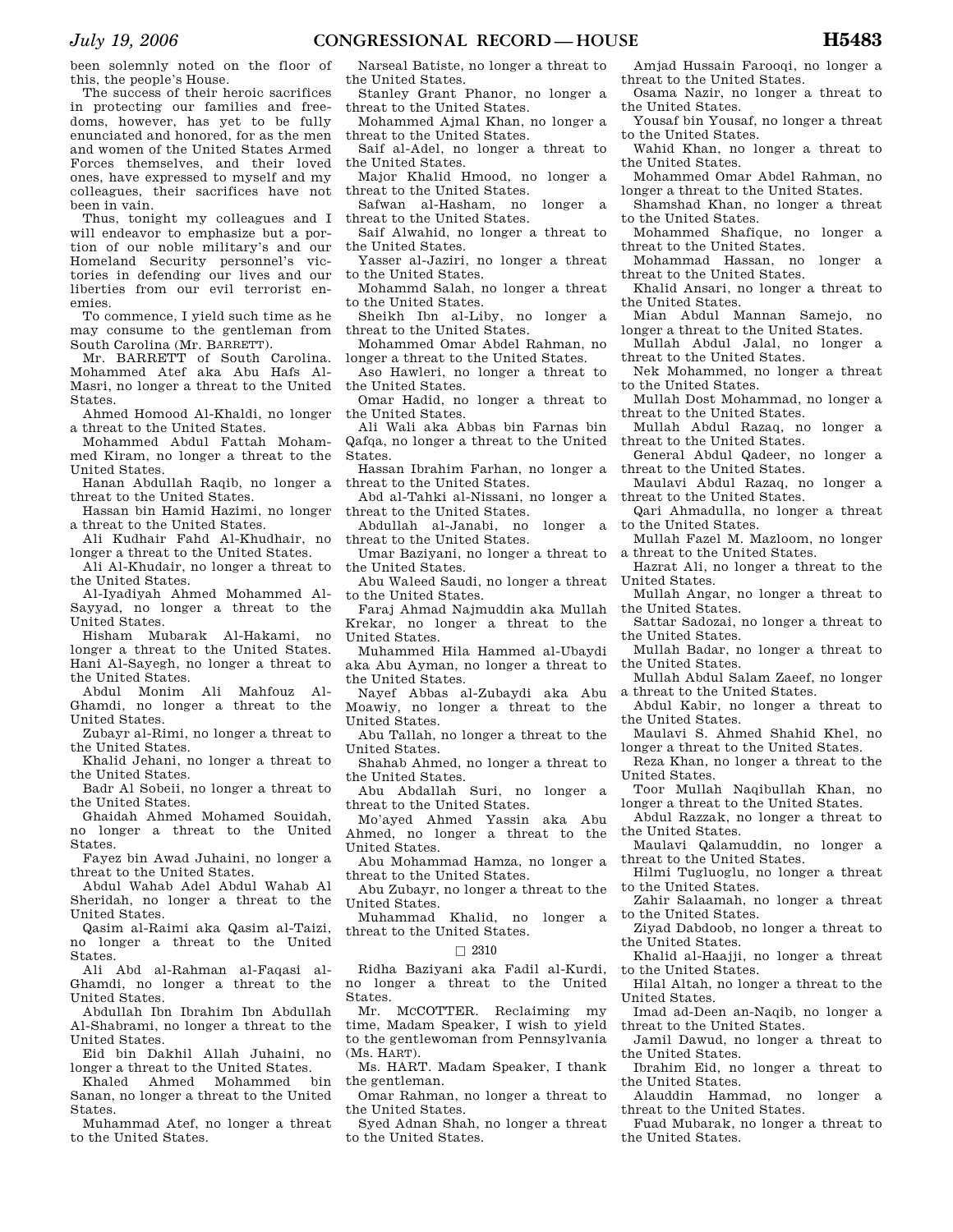Mazin al-Qasir, no longer a threat to the United States.

Mansor Hasnu, no longer a threat to the United States.

Saad bin Laden, no longer a threat to the United States.

Ahmed Zaoui, no longer a threat to the United States.

Qari Saifullah Akhtar, no longer a threat to the United States.

Abd al-Hadi al-Iraqi, no longer a threat to the United States.

Mohammed Mohsen Yahya Zayed, no longer a threat to the United States.

Mr. MCCOTTER. Madam Speaker, reclaiming my time, I wish to yield to the gentleman from Texas (Mr. CARTER).

Mr. CARTER. Hazil Mohsen Shalesh, no longer a threat to the United States.

Amir Saleh Ismael, no longer a threat to the United States.

Moayad Ahmed Yasseen, no longer a threat to the United States.

Hamdi Tantawi, no longer a threat to the United States.

Majid Abdul Hameed Kazim, no longer a threat to the United States.

Ahmed Qumra Isaa, no longer a threat to the United States.

Arkan Jawad Jari, no longer a threat to the United States.

Abdul Aziz Sa'dun Ahmed Hamduni aka Abu Ahmed, no longer a threat to the United States.

Ammar Abu Bara, no longer a threat to the United States.

Muthana Kahdum Al Madawwere, no longer a threat to the United States.

Omar Sayel, no longer a threat to the United States.

Yasser Fathi Ibrahim, no longer a threat to the United States.

- Muawiyah Muhanna, no longer a threat to the United States.
- Ahmed Mohammed Ali Ayed, no longer a threat to the United States.

Jamil Mohammed Kutkut, no longer a threat to the United States.

Ibrahim Ahmed Abdel Majeed Al Reemy, no longer a threat to the United States.

Thamer Khamis Abdel Aziz Al Khamis, no longer a threat to the United States.

Salem Saad Salem bin Soued, no longer a threat to the United States.

- Saud Abdullah Al Jadhii, no longer a threat to the United States.
- Harbi Khudair Hamudi, no longer a threat to the United States.
- Abed Sattar, no longer a threat to the United States.
- Karem Abed Ibrahim, no longer a threat to the United States.
- Adel Mujtaba aka Abu Rim, no longer a threat to the United States.
- Hazif Sattar, no longer a threat to the United States.

Haidar Abu Bawari, no longer a threat to the United States.

Salah Suleiman Loheibi, no longer a threat to the United States.

Anad Mohammed Qais, no longer a threat to the United States.

Sami Ali Faidy, no longer a threat to the United States.

Abu Omar al-Kurdi, no longer a threat to the United States.

Fares Younis, no longer a threat to the United States.

Sheikh Yusef, no longer a threat to the United States.

Nidal Arabiyat Agha Hamza, no longer a threat to the United States.

Mullah Noor Mohammed, no longer a threat to the United States.

Khalid Shaikh Mohammed, no longer a threat to the United States.

Muhammad Hamza al-Zubadyi, no longer a threat to the United States.

Taha Yasin Ramadan al-Jizrawi, no longer a threat to the United States.

Zuhayr Talib Abd al-Sattar al-Naqib, no longer a threat to the United States.

Maulvi Abdul Ghaffar, no longer a threat to the United States.

Abd al Tawab Mullah Huwaysh, no longer a threat to the United States.

Abu-Musab Al-Zarqawi, no longer a threat to the United States.

## $\Box$  2320

- Qusay Hussein, no longer a threat to the United States.
- Khalid Shaikh Mohammad, no longer a threat to the United States.

Uday Hussein, no longer a threat to the United States.

Saddam Hussein, no longer a threat to the United States.

Abu Zubaydah, no longer a threat to the United States.

Abdel Basset Ali Al-Megrahi, no longer a threat to the United States.

Ali Asad Chandia, no longer a threat to the United States.

Mr. MCCOTTER. Abu Abbas, no

longer a threat to the United States. Atta Kumar, no longer a threat to

the United States.

Saifullah alias Gori, no longer a threat to the United States.

Abdullah of Parnot, no longer a threat to the United States.

Burez Begum, no longer a threat to the United States.

Mustaqim, no longer a threat to the United States.

Farouk Hijazi, no longer a threat to the United States.

Nasser Al-Fahd, no longer a threat to the United States.

Mohammad Salim Al-Ghamdi, no longer a threat to the United States.

Tariq Mikhail Aziz, no longer a threat to the United States.

Hassan Ghul, no longer a threat to the United States.

Khala Khadr Al-Salahat, no longer a threat to the United States.

Nayif Shindakh Thamir, no longer a threat to the United States.

Adil Abdallah Mahdi, no longer a threat to the United States.

Humam Abd al-Khaliq Abd al-Ghafur, no longer a threat to the United States.

Ahmad al-Ali, no longer a threat to the United States.

Lt. Colonel Khaled Rajab, no longer a threat to the United States.

Sabawi Ibrahim Hasan al-Tikriti, no longer a threat to the United States.

Abdul Hadi Daghlas aka Abu Taisir, no longer a threat to the United States.

Shihab al-Sab'awi, no longer a threat to the United States.

Mohammed al Harahse, no longer a threat to the United States.

Abdullah al-Shami, no longer a threat to the United States.

Ayoub Hawleri, no longer a threat to the United States.

Abu Saeed, no longer a threat to the United States.

Mohammad Salman Eisa aka Ibrah, no longer a threat to the United States.

Mohammed Sultan, no longer a threat to the United States.

Mo'ayed Ahmed Yassin aka Abu Ahmed, no longer a threat to the United States.

Husam al Yemeni, no longer a threat to the United States.

Abu Abdullah Hasan bin Mahmud, no longer a threat to the United States.

Didar Khalan, no longer a threat to the United States.

Anas Ahmad al-Issa, no longer a threat to the United States.

Mohammed Najm Ibrahim, no longer a threat to the United States.

Abu Zubair al-Haili, no longer a threat to the United States.

Mahmud Hameeda, no longer a threat to the United States.

Isa al-Millly, no longer a threat to the United States.

Kasir al-As'ad, no longer a threat to the United States.

Madam Chairman, I yield to the gentleman from South Carolina, Mr. BAR-RETT.

Mr. BARRETT of South Carolina. Bassim Mohammad Hazeem, no longer a threat to the United States.

Mahi Shami, no longer a threat to the United States.

Zain Abdallah Salah Khalaf al-Jib aka Abu Karam, no longer a threat to the United States.

Saleh Arugayan Kahlil, no longer a threat to the United States.

Ami Mohammed al-Jafi aka Abu Omar al-Kurdi, no longer a threat to the United States. Abu al-Hasan, no longer a threat to

Abd al-Hafiz Shamma, no longer a

Abdel Karim Sayyid Sulayman, no longer a threat to the United States. Abd al-Khaliq Hakimi, no longer a

Abd ar-Rahman as-Suways, no longer

Aamir Nawfal, no longer a threat to

Ihab Dafaa, no longer a threat to the

Jamal Ba Khorsh, no longer a threat

Ahmad al-Shinni, no longer a threat

Fatha Abdul Rahman, no longer a

Mohsen Al Fadli, no longer a threat

Juma Ibraham, no longer a threat to

the United States.

the United States.

to the United States.

to the United States.

to the United States.

the United States.

threat to the United States.

United States.

threat to the United States.

threat to the United States.

a threat to the United States.